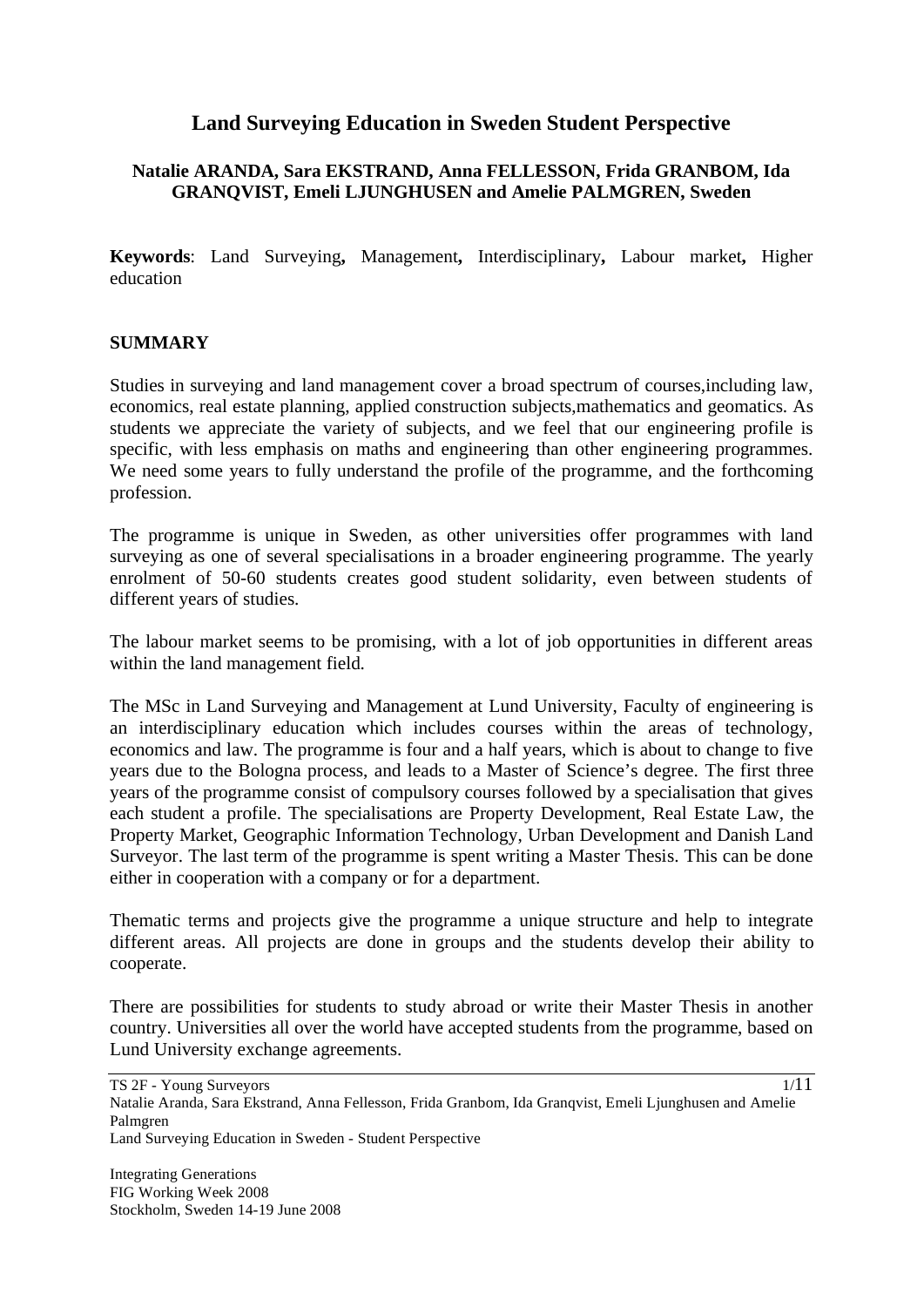Compared to other engineerings programmes at Lund University the Surveying and Land Management programme has very few registered students. Approximately 60 students are admitted on the programme and this contributes to a high solidarity among the students. The programme has its own student organisation, L-TEK, which is a non-profit-organization run by eight elected students. The committee works on behalf of the students and its main purpose is to create a good environment for the students and to retain relations with the industry.

Students have the possibility to influence their education both through CEQ (Course Evaluation Questionnaire) and the board of the programme which has student representatives.

The programme stays in close contact with the labour market through lunch meetings and different business fairs, like ARKAD and the Business Line Days. On these occasions the students can get in touch with future employers. It is not compulsory to get a placement but a lot of students do get one during the summer.

Future prospects for students on the programme are favourable. The unemployment rate is very low among graduated students and many present employees will retire in a near future. Therefore, the recruitment is large and will continue to be so for the next five years.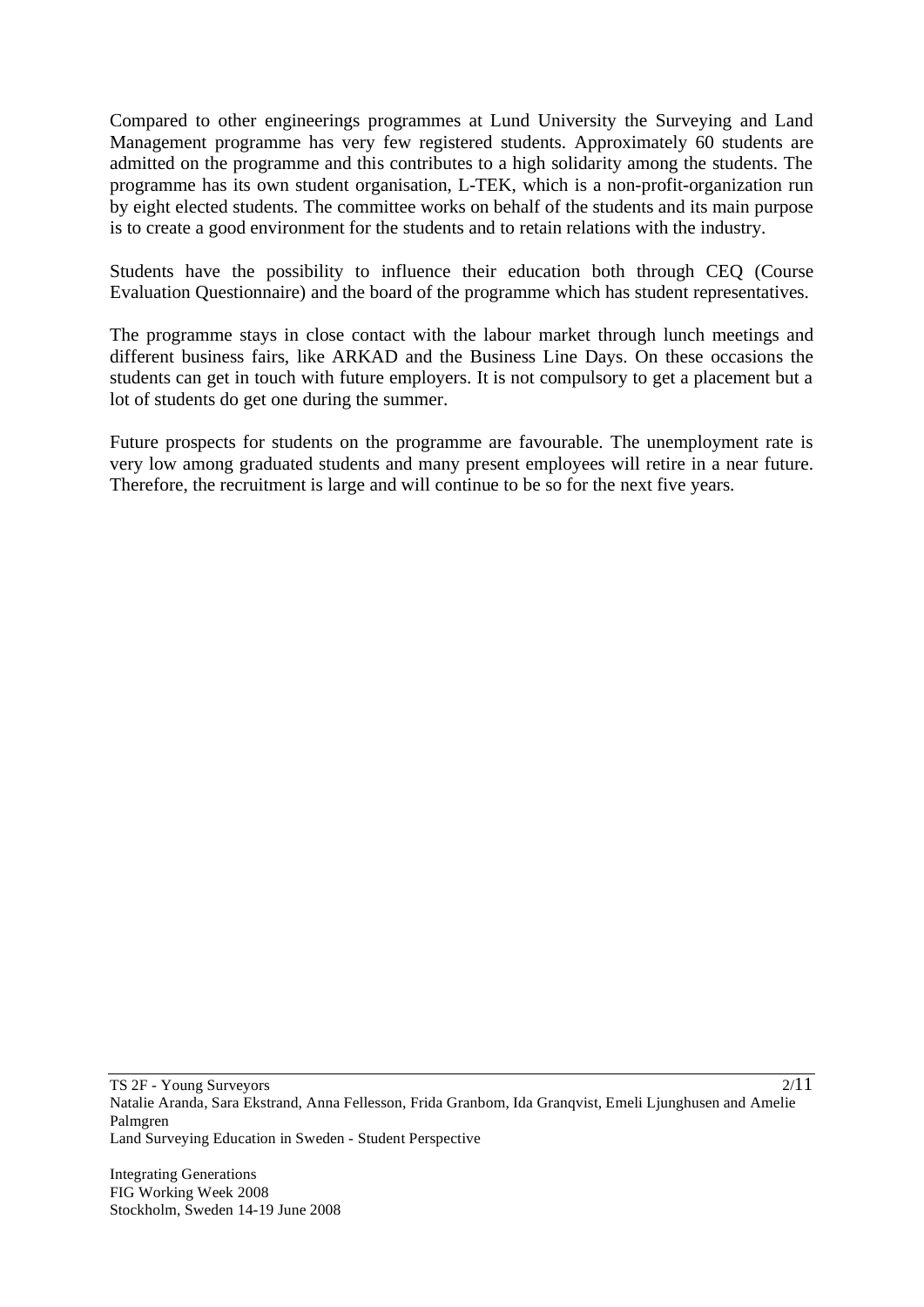# **Land Surveying Education in Sweden Student Perspective**

# **Natalie ARANDA, Sara EKSTRAND, Anna FELLESSON, Frida GRANBOM, Ida GRANQVIST, Emeli LJUNGHUSEN and Amelie PALMGREN, Sweden**

### **INTRODUCTION**

Faculty of Engineering at Lund Univesity, is with its 7000 undergraduates and 800 postgraduates, among the leading engineering faculties in Europe. One of the programmes offered is the Master of Science in Engineering, Surveying and Land Management. It is unique in Sweden since it offers a broad education including both engineering and social sciences.

The programme attracts students with different backgrounds from all over Sweden. In opposite to many other engineering programmes, the distribution between the sexes is as good as equal. Furthermore the range of ages is widely spread. The Department of Real Estate Science and the board of the MSc programme work closely together with the student organisation, L-TEK, to create a pleasant atmosphere and study environment for every student. The collaboration between students and the department is highly appreciated, since it enhances the quality of the education and the environment for both students and employees.

The integration between the students and the labour market is of great importance, and is therefore implemented from the first term. The contact is maintained throughout the programme with guest lectures as well as social events like lunch meeting and labour market fairs. This relationship, together with the promising future labour market, is highly motivating for the students.

# **THE PROGRAM**

The subject of surveying and land management covers a broad spectrum of engineering and social sciences. It includes land development, administration and financing of property, property management, real estate economics, geographical information technology and changes in land use planning. These areas require knowledge in technology, economics and law. The subjects are introduced to the students during the first three years of the programme, which constitutes the compulsory part of the education. The students are then offered another two years of studies in areas of specialisation.

In the beginning of the programme, students are introduced to all of the disciplines concerned, giving an introduction and a wider perspective of the land surveying and management sphere. The subjects are studied interdisciplinary and although they are widely spread, they do have common factors that allow them to be organized and studied in such way that gives the students the opportunity to see them as one science. Unique for the programme is its layout with thematic terms. The aim of this layout is to integrate the different subjects and show how

TS 2F - Young Surveyors

Natalie Aranda, Sara Ekstrand, Anna Fellesson, Frida Granbom, Ida Granqvist, Emeli Ljunghusen and Amelie Palmgren

Land Surveying Education in Sweden - Student Perspective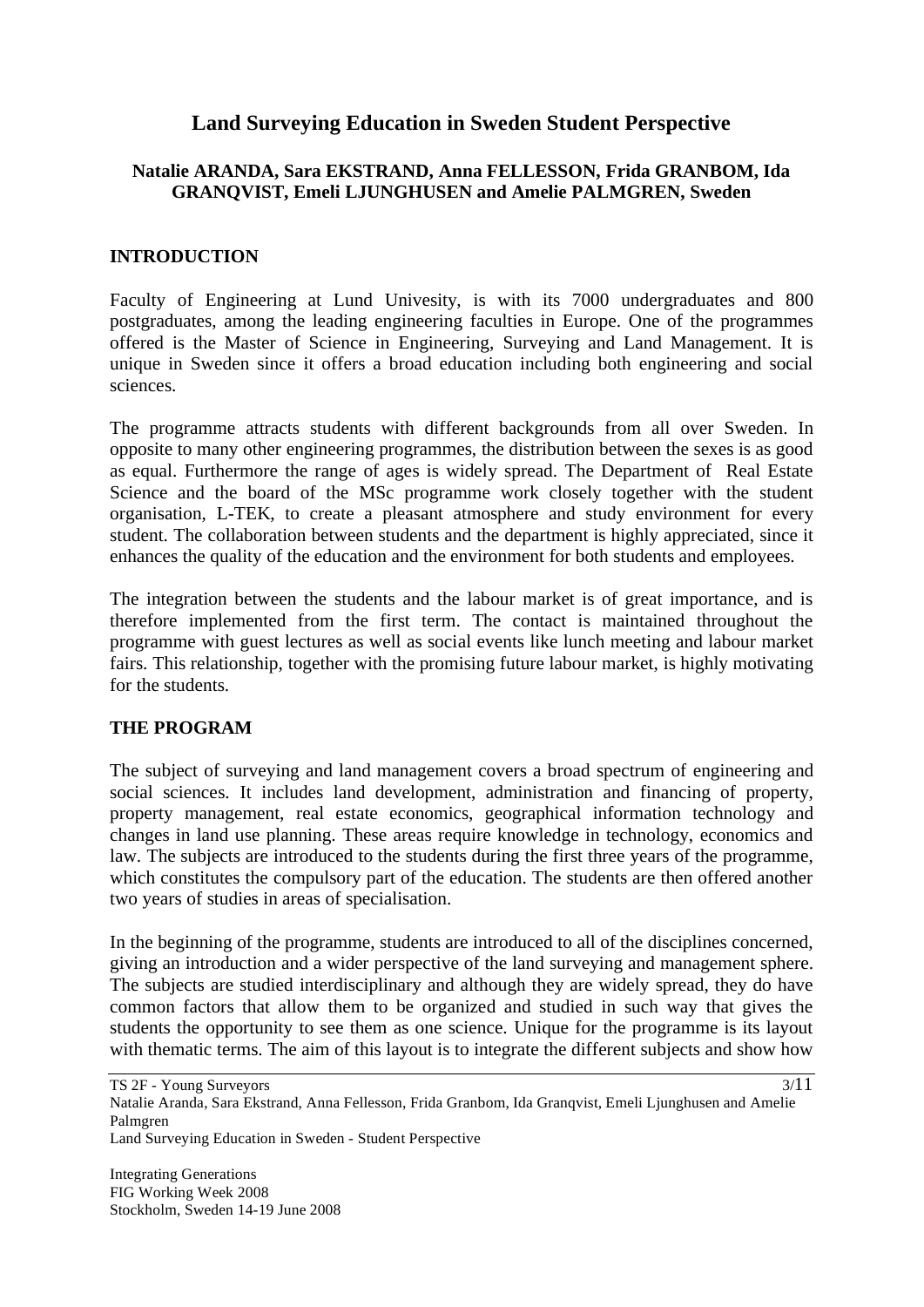they complement each other as well as to prepare the students for the working environment. The thematic terms consists of traditional lectures and written exams, where one learns the theory and gains personal knowledge. Every term also has a project where students, randomly put together in groups, do further research on the subject. Team-work increases each individuals ability to adjust and cooperate with each other. The sharing of individual knowledge also gives each student additional understanding from another perspective.

The courses given during the first three years include the sciences mentioned above as well as engineering subjects such as mathematics and computer programming. The combination of land surveying oriented and general engineering subjects are highly appreciated among the students since it results in both applied knowledge and further logical thinking. Each thematic term has its specific subject that all teaching revolves around. For example, the theme term Land use and Environment consists of four smaller courses that are carefully integrated with each other. The finishing project includes parts and elements from each course and the entirety is graded.

| Year                   | <b>Calculus in One Variable</b><br>Introductory Law and Real Estate Law                                                                                                 |                        | <b>Linear Algebra</b>                                   | <b>Sustainable Construction</b><br><b>Infrastructure Technique</b> |
|------------------------|-------------------------------------------------------------------------------------------------------------------------------------------------------------------------|------------------------|---------------------------------------------------------|--------------------------------------------------------------------|
| Year<br>$\overline{2}$ | <b>Mathematical Statistics, basic</b><br><b>Calculus in Several Variables</b><br>course<br><b>Geodethical Measurments</b><br><b>Geographical Information Technology</b> |                        | <b>Property Technology</b><br>Programming, first course |                                                                    |
| Year<br>3              | <b>Property Economics</b>                                                                                                                                               | <b>Real Estate Law</b> | <b>Real Estate Information</b><br><b>Technology</b>     | <b>Alternative Compulsory Courses</b>                              |

**Picture 1**. Compulsory courses given during the first three years.

After having finished the compulsory courses, the first three years of the programme the students have, since 2008, the option of graduating with a bachelor degree or to take an additional two years of studies to recieve a masters degree. The students have the option to situate their studies at another university, either in Sweden or abroad. If one chooses to complete their studies at the Faculty of Engineering of Lund University, there are six specialisations to choose between. The former courses serve as an introduction to all of these and will have given a proper foundation for making the decision. The programme is finished off with a Master Thesis.

The specialisations are the following:

1. Property development

Studies of financial methods, economics and knowledge in engineering, legislation, management and statistics gives qualifications of working with property management, real

TS 2F - Young Surveyors Natalie Aranda, Sara Ekstrand, Anna Fellesson, Frida Granbom, Ida Granqvist, Emeli Ljunghusen and Amelie Palmgren Land Surveying Education in Sweden - Student Perspective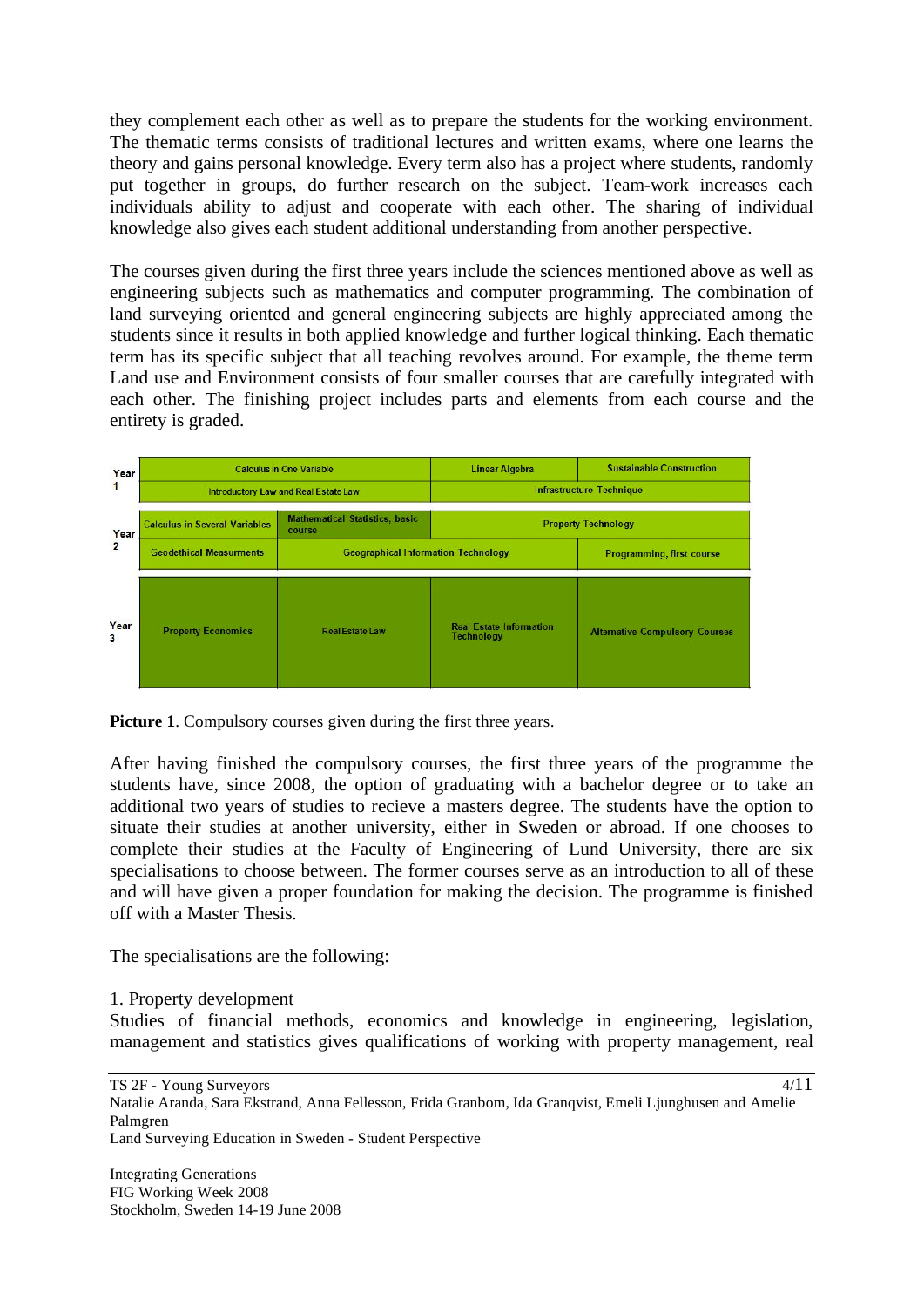estate economics and construction engineering.

### 2. Real estate law

Gives knowledge on how to deal with real estate in an integrated way, including engineering, economics, legislation and environmental planning. One also gains knowledge in cadastral development, urban and rural planning.

#### 3. The property market

Studies in mathematical statistics and economics gives one knowledge on how to analyse the property market with regard to its profit and risks.

#### 4. Urban development

The courses cover subjects such as land development and urban planning. They are often taken together with students of civil engineering and architecture.

#### 5. Geographic Information Technology

The core of this specialisation is geomatics, geodesy and geographical information systems used for different kinds of activities.

#### 6. Danish land surveyor

The Faculty of Engineering at Lund University and Aalborg University in Denmark have a double degree agreement which allows students from both universities to obtain a double degree.

The range of the specialisations shows the width of the education. This is greatly appreciated among students as well as employers. The present labour market allows the students to choose their specialisation based on their own interest instead of making a solely strategic decision. The different subjects also provide the labour market with a variety of competences.

The last semester of the education consists of working with a Master Thesis. Students can write the thesis on an inquiry from a company or else seek and inquire about writing for a company or an institution. Each thesis is supervised by a tutor. A thesis can also be written abroad, though they are most commonly written in Sweden.

A few examples of thesis written at the Department of Real Estate Science at Lund Institute of Technology are:

*- "The Administration Cost for the Pre-emption Act in the Municipalities"* by Emil Ekstrand and Andreas Lundh.

Ekstrand and Lundh here deal with the Swedish pre-emption act, whether it fulfills its purpose and in what extension it is practiced.

*- "Cost –Benefit-Analysis- a Suitable Part of the Decision-making of Land Developing Issues"* by Martin Midler.

In this master thesis Midler analyses and presents a model that can be used to detect

5/11

Natalie Aranda, Sara Ekstrand, Anna Fellesson, Frida Granbom, Ida Granqvist, Emeli Ljunghusen and Amelie Palmgren Land Surveying Education in Sweden - Student Perspective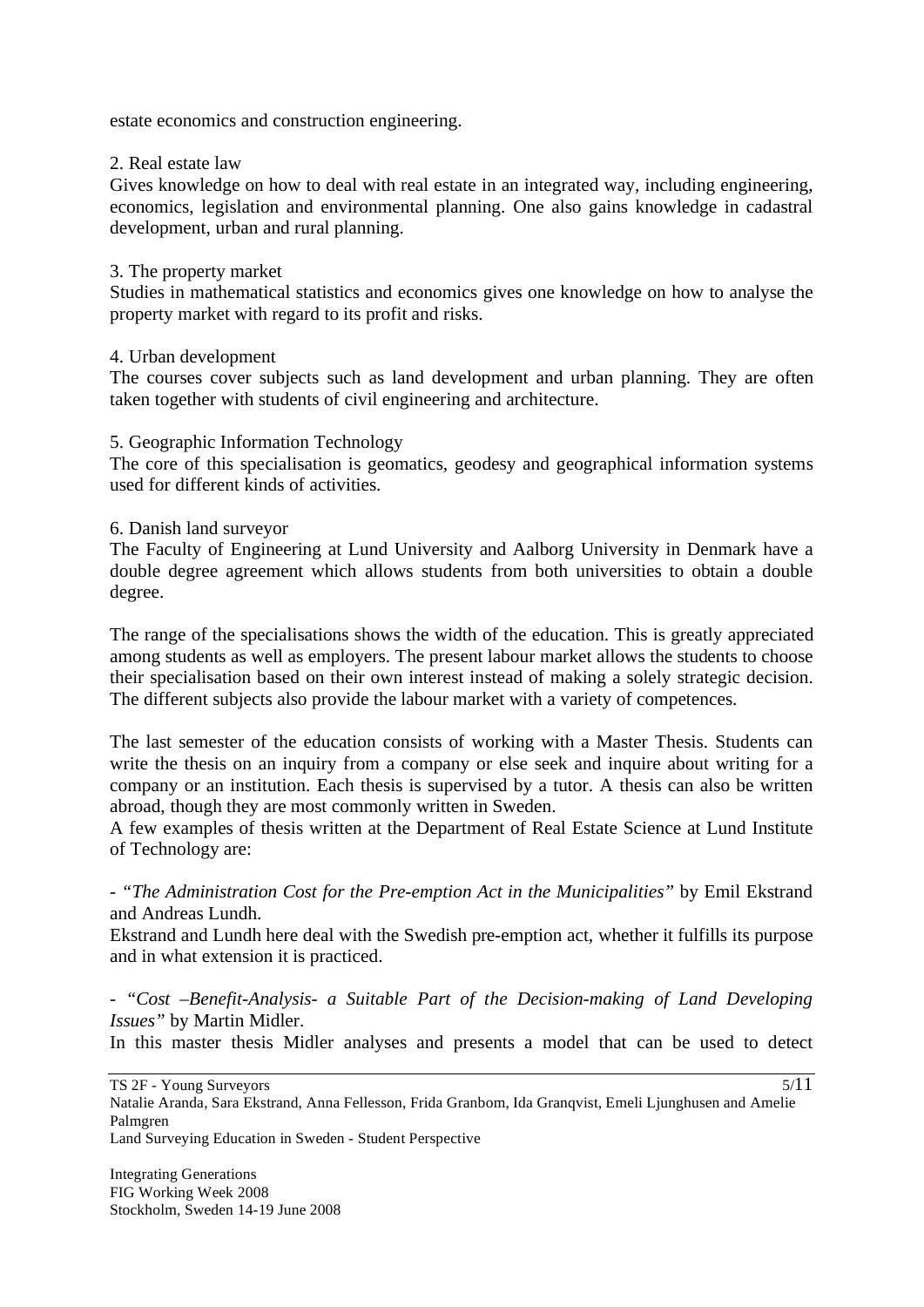economical effects on community planning in an early stage. The Swedish municipality of Jönköping initiated the project.

*- "Electric supply in three-dimensional real estate subdivision"* by Oskar Berglund and Mattias Sjöberg.

This master thesis is written upon an inquiry by the power producing company E.ON. Berglund and Sjöberg deal with the rights of electric power lines in three-dimensional real estate.

### **EXCHANGE STUDIES**

During term seven until nine there is a possibility to study abroad. The compulsory courses have been finished and the specialisation can be studied abroad. All specialisations, apart from Real Estate Law which is specific for every country, are suitable. By studying abroad the student hope to gain life experience and knowledge that cannot be obtained in their native country as well as improve their language skills. It is possible to apply for either one term or a whole year at a different university.

Universities from different parts of the world have chosen to welcome students from the programme. In Europe students have studied foremost at two German universities, Technische Universität München and Fachhochschule Konstanz, but exchange has also taken place with Jagiellonian University in Poland and Nottingham University in Great Britain. Students have chosen to study at different universities in Canada such as University of Waterloo, University of Toronto, Université de Montréal and Ecole Polytechnique de Montréal. In 2004 there was an exchange with Universidad Technologica Metropolitana in Chile. University of Adelaide and University of New South Wales in Australia have accepted students as well as University of Auckland in New Zealand. The National University of Singapore has also accepted a student.

Besides studying the fourth year abroad it is also possible to write a Master Thesis in another country. Burkina Faso, Ghana and Spain are examples of countries where students have written their thesis. In general, few master thesis are written abroad. It is very time consuming to learn about land management in a new country and most students find it more advantageous to write about something related to Sweden.

In the future students might finish three years of studies in Lund and then proceed a Master's programme at another university. This is a result of the Bologna process that focuses on an increased mobility among students.

# **SOCIAL ASPECTS**

The Surveying and Land Management programme in Lund has about 200 registered students which is a relatively small number compared to the other education programmes at the Faculty of Engineering at Lund University. The small number of students contributes to the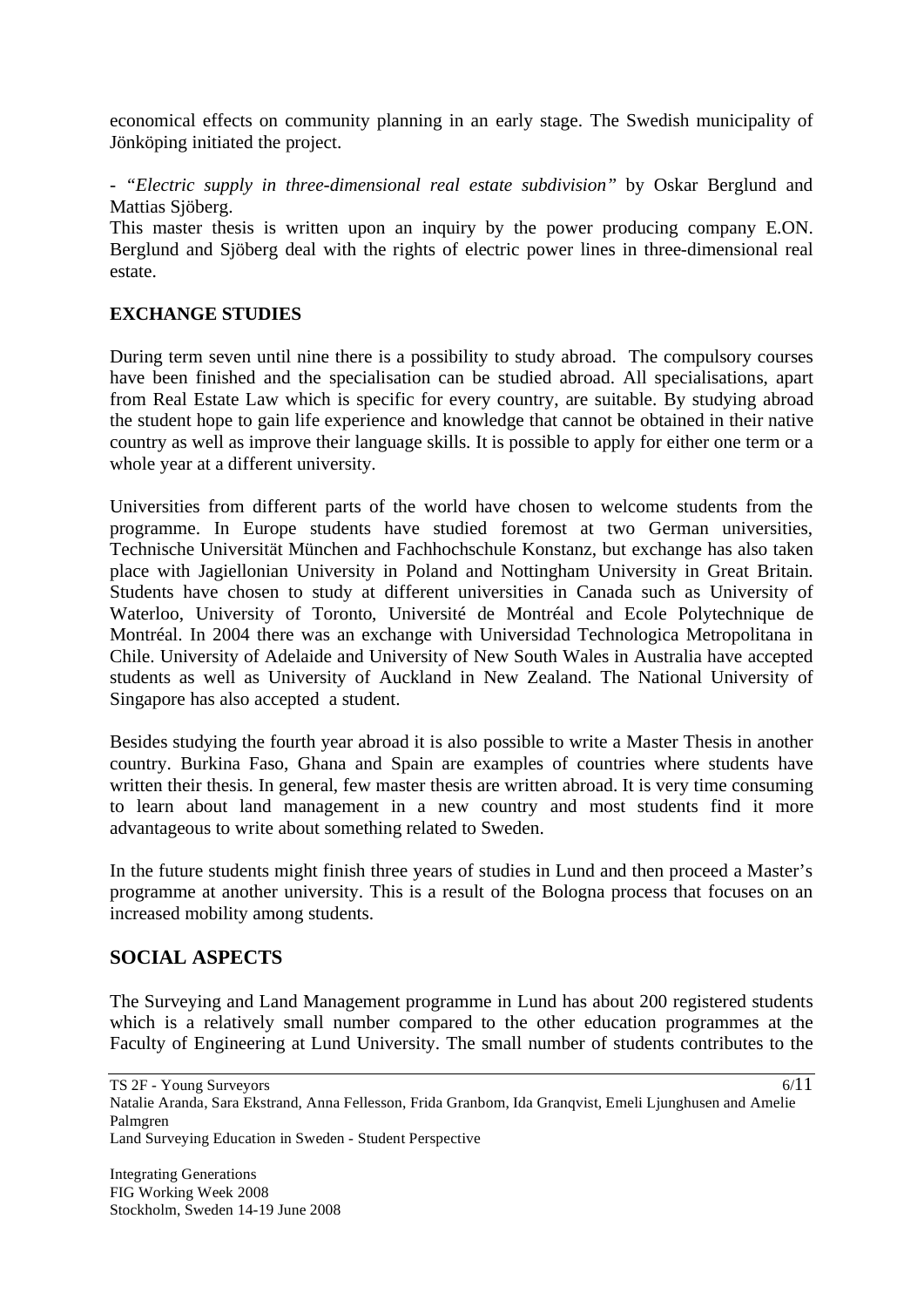solidarity, which is very good both within and between years. The students on the programme have premises with computers, a common area and study places at their disposal. The computers available are equipped with professional software specific for the courses given. The layout of the programme requires premises like these and it constitutes a natural meeting place for all the students at the programme.

Eight elected student representatives run the non-profit-organization, L-TEK. The organization was founded in 1992 and run for the benefit of the students at the Surveying and Land Management programme. The committee positions are Chairman, Treasurer, Secretary, Labour Market Contact, Higher Educational Contact, Chairman of the Study Council, Advertising Manager and Organizer of Festivities. The committee work to create a good solidarity among the students, to improve the quality of the education and to keep good relations with the labour market. L-TEK meets about once a week to discuss current issues. Twice a year, the organisation hosts meetings where all the students are invited. During these occasions the committee summarises their activities and present the economic situation. Beside the committee there are about fifteen active students assisting the organization.

To be able to organize activities for the students, L-TEK receives financial contributions from the Faculty of Engineering at Lund University, the board of the MSc programme and different companies. Some of the financial sources are lunch lectures held by companies looking to market themselves, course evaluations and sponsorships. Once a year L-TEK and the Department of Real Estate Science arrange an evening session with about 30 invited company representatives from the business world. The purpose of these meetings is to encourage the contact and dialogue between students and companies.

L-TEK works to create and retain an enjoyable atmosphere among the students. L-TEK is also involved in other activities connected with the introduction of the new students. After the admission of new students L-TEK calls all the admitted students to welcome them, to inform about the first days and to answer questions that they might have. Another important task for the committee is to help with the introduction of new students. During the first days at the education L-TEK and the Board of the MSc programme and some of the departments arrange a three day camp. These days are an introduction to the education, but they are also about socializing and meeting new friends. Every autumn L-TEK arrange a dinner party for all students at the programme. This is an excellent opportunity for students from different years to socialize outside of campus. At a few occasions, where different programmes have common activities, the organisation arranges barbeques and similar events.

The Nordic Meeting Association was founded in 1939 for the purpose of connecting land surveying students in the Nordic countries. The members of the Nordic Meeting Association are Denmark, Finland, Norway and Sweden. The Higher Educational Contact person in L-TEK is in charge of the Swedish part of the association. Twice a year one of the member countries hosts a meeting. In these meetings the member countries inform each other about the current education and labour market in the Nordic countries through seminars, study visits and dinners.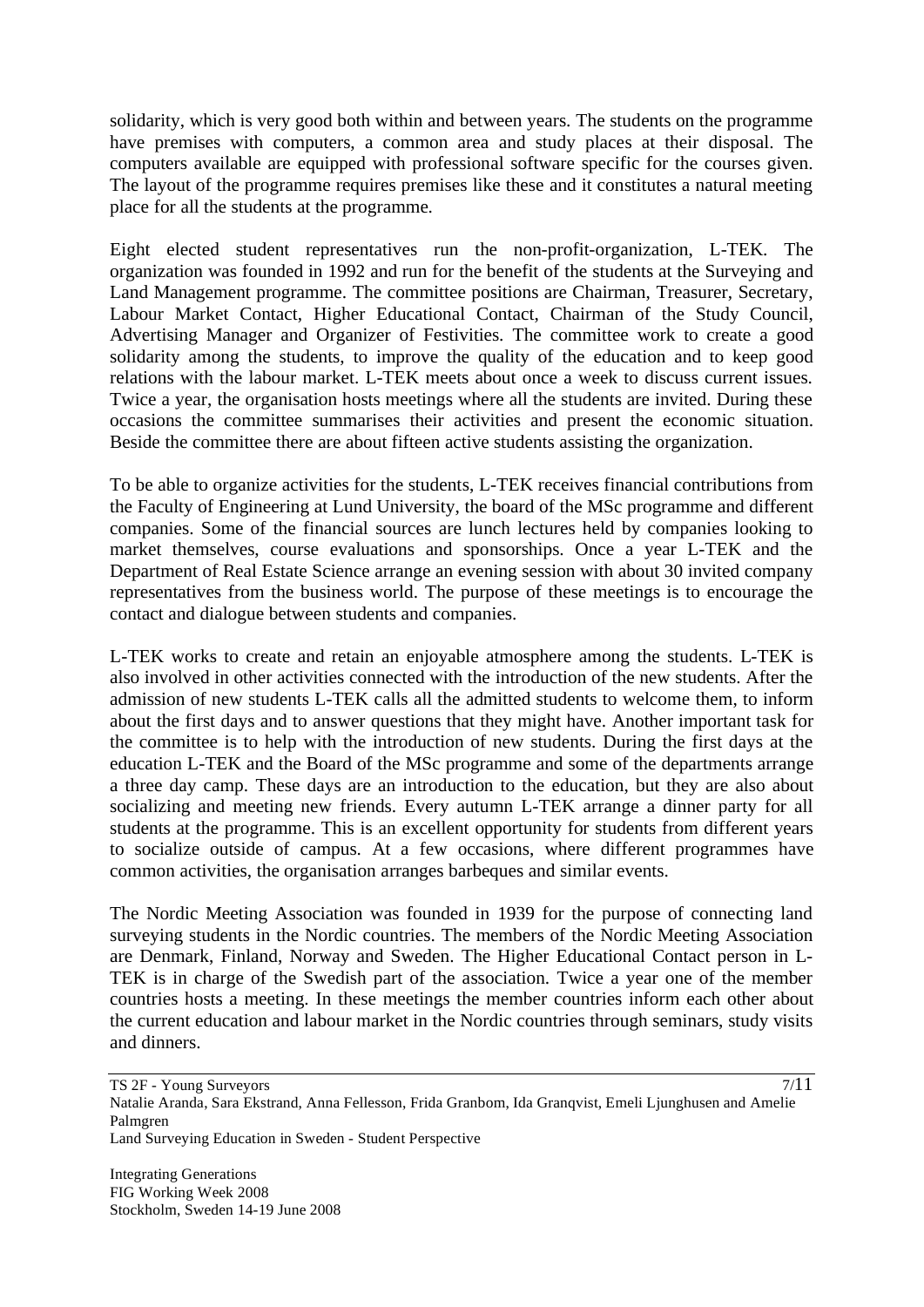The Board of the MSc programme work continuously together with student representatives and L-TEK to improve the education. The board of the MSc programme, is a committee that works within the department. It consists of different representatives from the different departments as well as student representatives from the Study Council.

The Chairman of the Study Council compiles evaluations after every finished course. This is done by sending out Course Evaluation Questionnaires, CEQs, by email to all students affected by the course. The final evaluations are done by the Chairman of the Council Study and a representative from the board, as well as the concerned teacher and a student representative. At the evaluation the students compiled opinion is valued highly and has a great impact on the upcoming course. This gives the students an opportunity to affect their studies and to help the teachers to improve their education by presenting the students' perspectives and reflections.

During the fourth year the students start a non-profit organisation in order to earn enough money to go abroad together. The main purpose of the journey is to gain knowledge of the international labour market but it is also an excellent ending of five years of studying together. In 2008 the destination of the trip will be New York where the students for an example will visit Skanska, a construction company in USA. The destination in 2002 was Moscow.

# **CONTACT WITH THE LABOUR MARKET**

As a student the future is one of the major concerns. It is what one is planning for and one of the reasons why one chooses to study. The future is present among the Surveying and Land Management students in many different ways. The Faculty of Engineering at Lund University gives the students several different opportunities to get in touch with companies and to get to know the labour market.

The Labour Market Contact in L-TEK is perhaps the primary contact with the labour market for the students. Throughout the whole education students are invited to lunch meetings where different companies introduce themselves, present their work and working area. This gives the students as well as the company opportunities to establish new connections for further co-work. It can result in a summer placement or even a proposal for the master thesis. Another important function that these lunch meetings fulfill is to give the student a broad perspective of what the future holds for a person with a Master of Science degree in Land Surveying and Management. Dinnermeetings is also an option. The main point is the same as for the lunch meetings, but this will also mean that the students and the companies' representatives have a chance to mingle, which would hopefully give a more prosperous outcome.

Once every year the official student body of the Faculty of Engineering at Lund University arranges a two-day business fair, called ARKAD, where numerous companies and organizations send representatives and hold lectures. The aim is to create a contact between

Land Surveying Education in Sweden - Student Perspective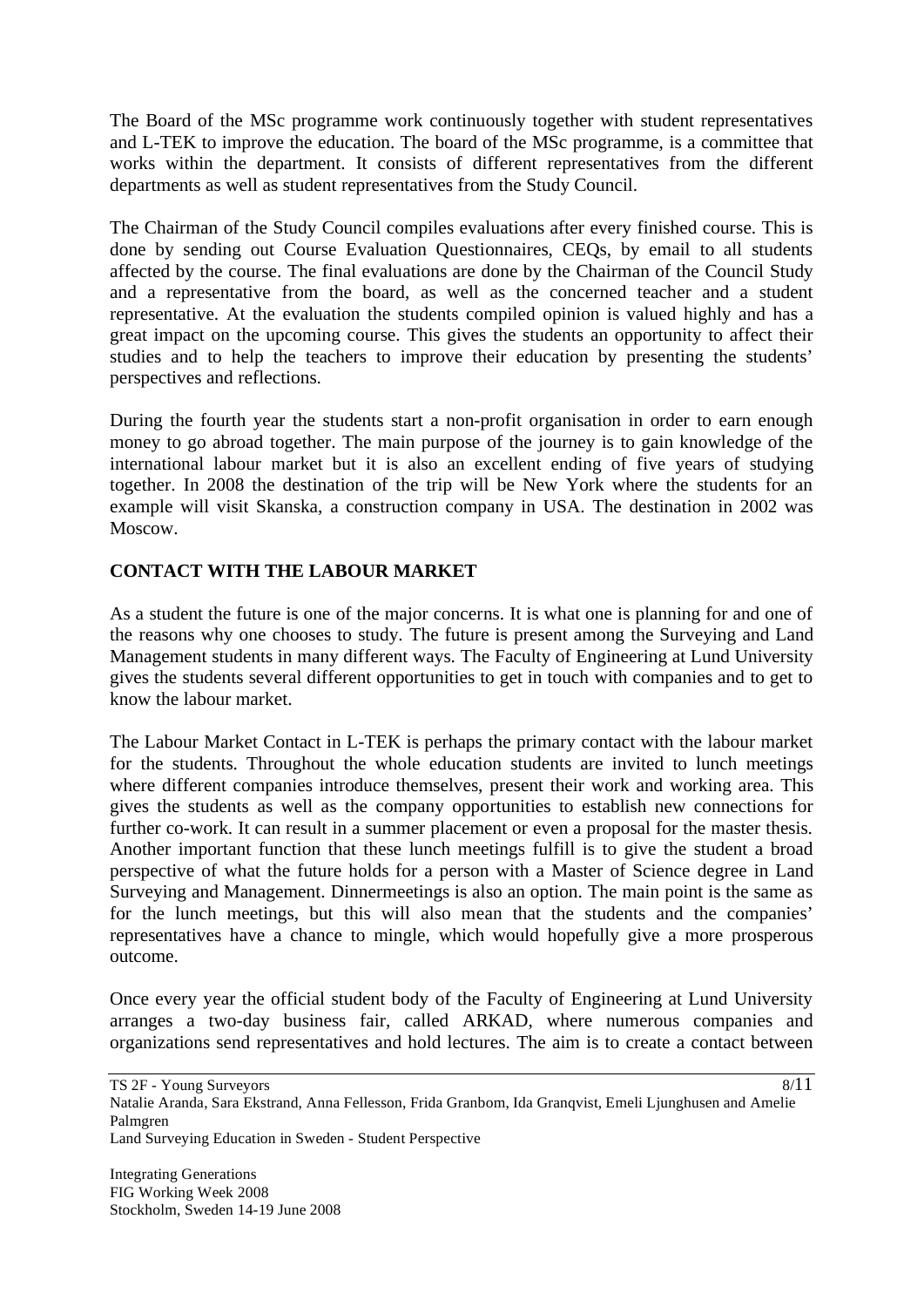students and the labour market. Students mingle with the representatives and lectures from different companies are held which are free for the students to attend. Every company also has one or more voluntary students helping them out during the fair. This is another opportunity for the student and the company to create a bond and is very popular among the students as well as the companies. At the 2007 ARKAD fair the number of companies exceeded 120 and it had over 5'000 visiting students.

At the Civil Engineer Section, to which the Land Surveying and Management students are a part of, a yearly business fair is arranged. This fair is referred to as the Business Line Days and the companies attending are only within the civil engineering and surveying area. This is to highlight the companies that are the most interesting for the students and of matter to the education.

A placement during the education is not compulsory but many of the students do seek and receive placement, mostly during summertime. This is of course another very good way to obtain a deeper understanding for the education and courses attended as well as another source of connections in business.

The institute invites lecture holders from different areas of the labour market, mostly in the third and fourth year of the education. These are held in purpose to broaden the students' view of the future. They are held several times each semester. Educational study visits are arranged throughout the education, though they may vary from year to year due to change in courses. These educational visits are rewarding and give the students a chance to be in an environment that actually practices what they are studying.

# **THE LABOUR MARKET**

The interdisciplinary studies open up for various assignments within a lot of different areas which makes the labour market broad. Property development is one large area, where graduate students can work with land- or building development. Another related area is the one of land use planning, where students can work with regional or urban planning. Other areas with future professions for the students are property management, real estate investing, constructing, land survey, geodesy etc.

Jobs can be found all over the country, within different sectors. The public sector offers many jobs and students can be employed at the national or local government, the county administrative board or at the National Land Survey of Sweden etc. A lot of job openings can also be found within the private sector where graduate students can find employment at constructing-, consulting- or real estate firms and estate agencies. Both private firms and national government authorities are involved in and carry out activity in other countries. Therefore there are also possibilities for graduate students to work abroad.

TS 2F - Young Surveyors

Land Surveying Education in Sweden - Student Perspective

Natalie Aranda, Sara Ekstrand, Anna Fellesson, Frida Granbom, Ida Granqvist, Emeli Ljunghusen and Amelie Palmgren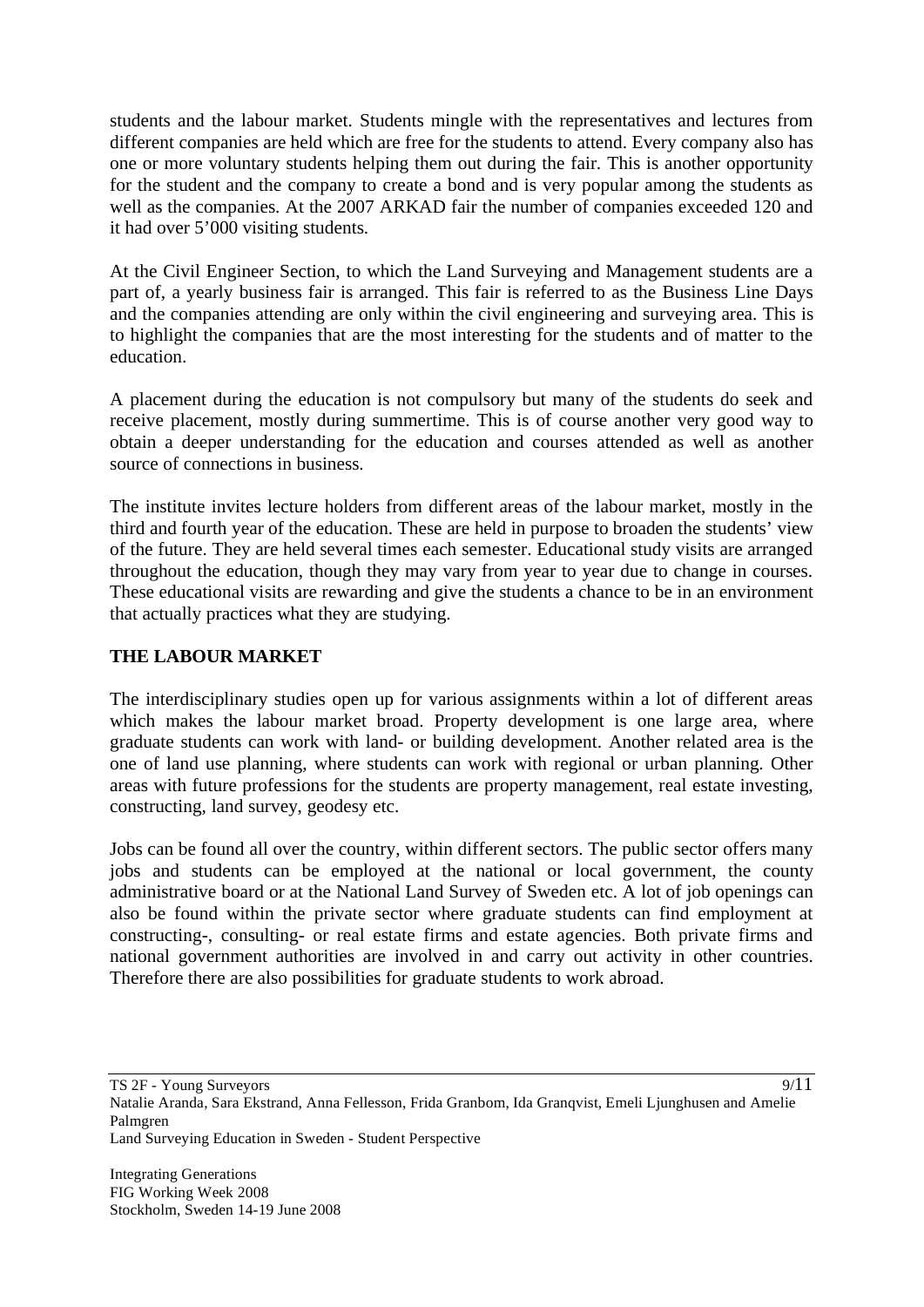# **FUTURE PROSPECTS**

Different economic powers control the labour market and the unemployment rate in countries, but there are also many other factors that affect the labour market and the demand usually vary.

According to different forecasts, performed by the National Labour Market Board (AMS) and the Swedish confederation of professional associations (SACO), there is a shortage of land surveyors in Sweden. The unemployment rate among land surveyors today is very low, even one of the lowest of all academic professions. Also, the average age among the land surveyors today is high and many of them will retire within the nearest future. The requirement is therefore large and is expected to stay on a high level. The forecast emphasize that the future prospects are very good for both graduates and new students.

Another factor that affects the labour market and the future prospects for the students within the programme of surveying and land management is the state of the industry. If the development within the constructing- or real estate industry is strong, there will be more jobs and the labour market will be strengthened. The labour market will also be affected by the widening industry. The broad education gives a wider range of assignments which increases the job openings. Today we have a strong industry and the labour market for land surveyors is therefore favourable which makes the future prospects very good.

### **CLOSURE**

Due to the Bologna process, great changes in courses and specialisations are to come. As a result, students will be given bigger opportunities to exchange studies with other universities, both abroad and in Sweden. By situating a part of the education abroad, the students will have an excellent opportunity to improve their professional language skills as well as their knowledge of the local culture. In the future this could lead to more work opportunities abroad and improved international relations in business.

The education is thoroughly and continuously improved and the students' opinion is taken very seriously. Students have a chance to make an impact on the courses, contacts with the labour market and also the programme's impact on the official student body at the Faculty of Engineering at Lund University. It is of importance that students do take time to participate in the voluntary work concerning the education. This does not only improve other students' situation, but also leads to personal development and valuable contacts for the future.

Thanks to the width of the Master of Science Engineering programme in Surveying and Land Management the unemployment among graduates is one of the lowest in Sweden and have the forecast to stay that way.

TS 2F - Young Surveyors

10/11

Natalie Aranda, Sara Ekstrand, Anna Fellesson, Frida Granbom, Ida Granqvist, Emeli Ljunghusen and Amelie Palmgren Land Surveying Education in Sweden - Student Perspective